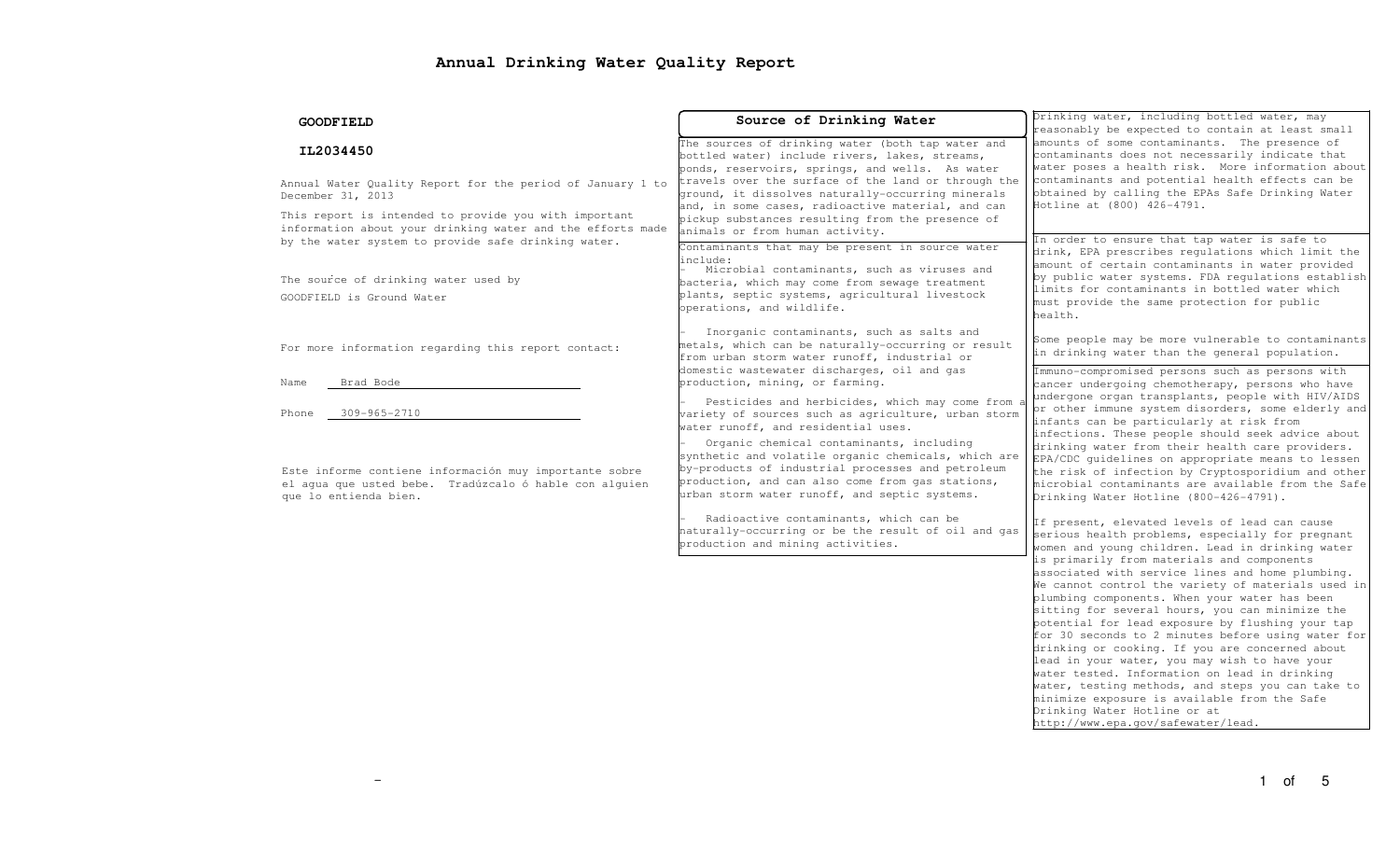| Source Water Name | Type of Water | Report Status Location |                                                     |
|-------------------|---------------|------------------------|-----------------------------------------------------|
| WELL 1 (31419)    | GW            | Active                 | Inside water treatment plant                        |
| WELL 2 (31420)    | GW            | <u>Active</u>          | 2 blocks west of water treatment plant              |
| WELL 3 (01753)    | GW            | Active                 | S OF E FISK ST, E OF EXISTING WATER TREATMENT PLANT |

Beach State Indeed to the state of the state of the state of the state of the state of the state of the state of the state of the state of the state of the state of the state of the state of the state of the state of the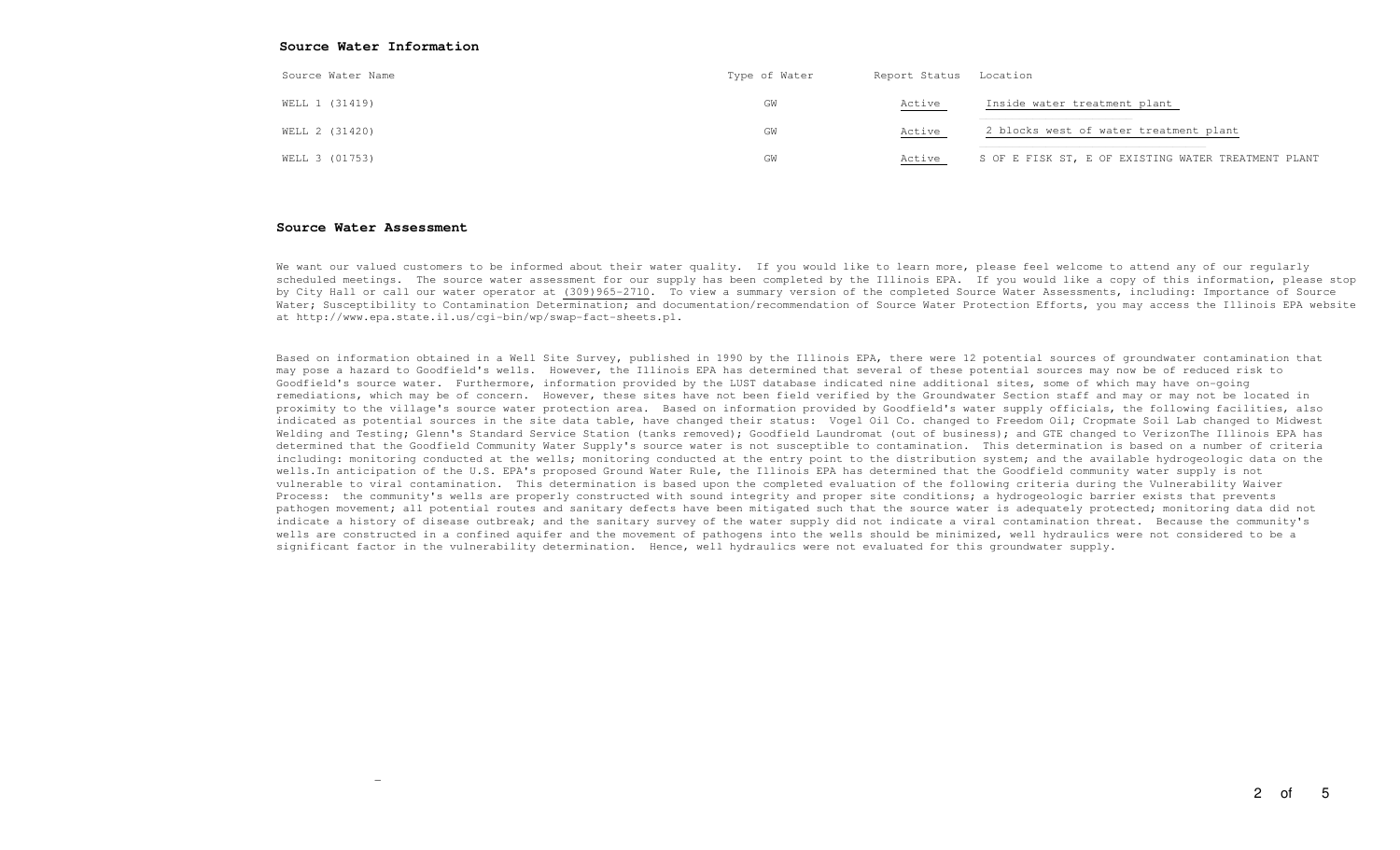### **Lead and Copper**

#### Definitions:

 Action Level Goal (ALG): The level of a contaminant in drinking water below which there is no known or expected risk to health. ALGs allow for a margin of safety.

Action Level: The concentration of a contaminant which, if exceeded, triggers treatment or other requirements which a water system must follow.

| Lead and Copper | Date Sampled | MCLG | Action Level<br>(AL) | 90th<br>Percentile | Sites Over<br>AL | Units | Violation | Likely Source of Contamination                                                                                |
|-----------------|--------------|------|----------------------|--------------------|------------------|-------|-----------|---------------------------------------------------------------------------------------------------------------|
| Copper          | 2013         | 1.3  | 1.3                  | 0.83               |                  | ppm   |           | Erosion of natural deposits; Leaching from<br>wood preservatives; Corrosion of household<br>plumbing systems. |

### **Water Quality Test Results**

 $\overline{\phantom{0}}$ 

|                                                       | Maximum Contaminant Level Goal or MCLG: The level of a contaminant in drinking water below which there is no known or expected risk to health. MCLGs allow<br>for a margin of safety.                     |
|-------------------------------------------------------|-----------------------------------------------------------------------------------------------------------------------------------------------------------------------------------------------------------|
| Maximum Contaminant Level or MCL:                     | The highest level of a contaminant that is allowed in drinking water. MCLs are set as close to the MCLGs as feasible<br>using the best available treatment technology.                                    |
| Maximum residual disinfectant level<br>goal or MRDLG: | The level of a drinking water disinfectant below which there is no known or expected risk to health. MRDLGs do not<br>reflect the benefits of the use of disinfectants to control microbial contaminants. |
| Maximum residual disinfectant level or<br>MRDL:       | The highest level of a disinfectant allowed in drinking water. There is convincing evidence that addition of a<br>disinfectant is necessary for control of microbial contaminants.                        |
| Definitions:                                          | The following tables contain scientific terms and measures, some of which may require explanation.                                                                                                        |
| ppb:                                                  | micrograms per liter or parts per billion - or one ounce in 7,350,000 gallons of water.                                                                                                                   |
| na:                                                   | not applicable.                                                                                                                                                                                           |
| Avg:                                                  | Requlatory compliance with some MCLs are based on running annual average of monthly samples.                                                                                                              |
| ppm:                                                  | milligrams per liter or parts per million - or one ounce in 7,350 gallons of water.                                                                                                                       |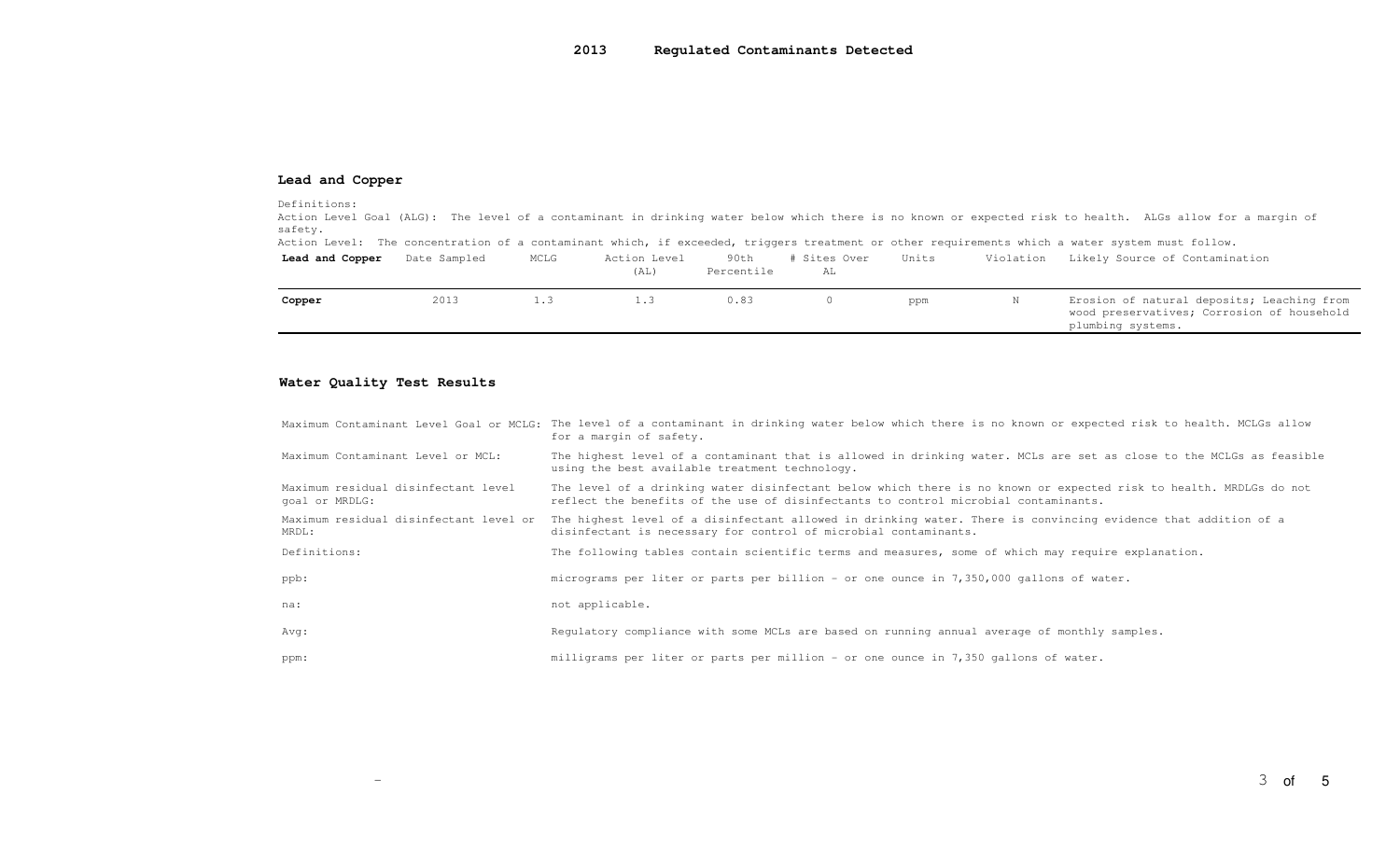## **Regulated Contaminants**

| Disinfectants and<br>Disinfection By-<br>Products                                                                                                                                                                                                                                                                                                                                                                                                                                                                                                                        | Collection<br>Date | Detected | Highest Level Range of Levels<br>Detected | MCLG                     | MCL        | Units |             | Violation Likely Source of Contamination                                                                      |
|--------------------------------------------------------------------------------------------------------------------------------------------------------------------------------------------------------------------------------------------------------------------------------------------------------------------------------------------------------------------------------------------------------------------------------------------------------------------------------------------------------------------------------------------------------------------------|--------------------|----------|-------------------------------------------|--------------------------|------------|-------|-------------|---------------------------------------------------------------------------------------------------------------|
| Chlorine                                                                                                                                                                                                                                                                                                                                                                                                                                                                                                                                                                 | 12/31/2013         | 3.1      | $2.5 - 3.7$                               | $MRDLG = 4$              | $MRDL = 4$ | ppm   | $\mathbf N$ | Water additive used to control microbes.                                                                      |
| Haloacetic Acids<br>$(HAA5)$ *                                                                                                                                                                                                                                                                                                                                                                                                                                                                                                                                           | 2013               | 10.2     | $10.2 - 10.2$                             | No goal for<br>the total | 60         | ppb   | N           | By-product of drinking water disinfection.                                                                    |
| Total Trihalomethanes<br>(TTHM)                                                                                                                                                                                                                                                                                                                                                                                                                                                                                                                                          | 2013               | 4.102    | $4.102 - 4.102$ No goal for               | the total                | 80         | ppb   | $\,$ N      | By-product of drinking water disinfection.                                                                    |
| Inorganic<br>Contaminants                                                                                                                                                                                                                                                                                                                                                                                                                                                                                                                                                | Collection<br>Date | Detected | Highest Level Range of Levels<br>Detected | MCLG                     | MCL        | Units |             | Violation Likely Source of Contamination                                                                      |
| Arsenic - While your<br>drinking water meets<br>EPA standards for<br>arsenic, it does<br>contain low levels of<br>arsenic. EPAs<br>standard balances the<br>current understanding<br>of arsenics possible<br>health effects<br>against the costs of<br>removing arsenic from<br>drinking water. EPA<br>continues to research<br>the health effects of<br>low levels of<br>arsenic, which is a<br>mineral known to<br>cause cancer in<br>humans at high<br>concentrations and is<br>linked to other<br>health effects such<br>as skin damage and<br>circulatory problems. | 2013               | $\,8\,$  | $5 - 9.2$                                 | $\circ$                  | 10         | ppb   | $\,$ N      | Erosion of natural deposits; Runoff from<br>orchards; Runoff from glass and electronics<br>production wastes. |